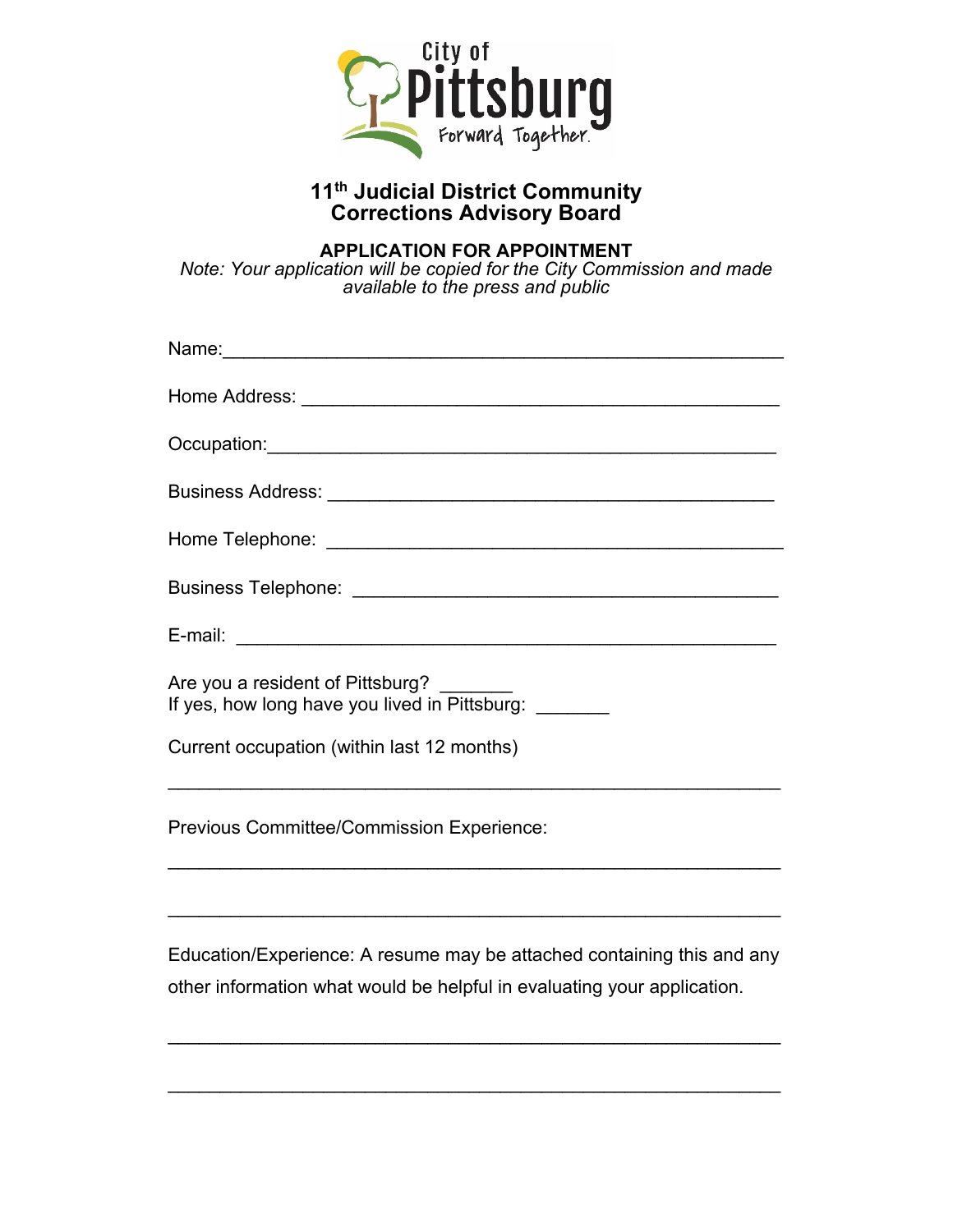Professional and/or community service activities:

Please explain your reasons for wishing to serve on this committee and how you feel that you may contribute:

\_\_\_\_\_\_\_\_\_\_\_\_\_\_\_\_\_\_\_\_\_\_\_\_\_\_\_\_\_\_\_\_\_\_\_\_\_\_\_\_\_\_\_\_\_\_\_\_\_\_\_\_\_\_\_\_\_\_\_

\_\_\_\_\_\_\_\_\_\_\_\_\_\_\_\_\_\_\_\_\_\_\_\_\_\_\_\_\_\_\_\_\_\_\_\_\_\_\_\_\_\_\_\_\_\_\_\_\_\_\_\_\_\_\_\_\_\_\_

\_\_\_\_\_\_\_\_\_\_\_\_\_\_\_\_\_\_\_\_\_\_\_\_\_\_\_\_\_\_\_\_\_\_\_\_\_\_\_\_\_\_\_\_\_\_\_\_\_\_\_\_\_\_\_\_\_\_\_

 $\mathcal{L}_\text{max}$  , and the contribution of the contribution of the contribution of the contribution of the contribution of the contribution of the contribution of the contribution of the contribution of the contribution of t

 $\mathcal{L}_\text{max}$  , and the contribution of the contribution of the contribution of the contribution of the contribution of the contribution of the contribution of the contribution of the contribution of the contribution of t

Meetings are scheduled by the  $11<sup>th</sup>$  Judicial District and are held at least quarterly.

*Appointments to this position may require you to file a Conflict of Interest Disclosure Statement, which is of public record.* 

Signature of Applicant **Date** Date

*If you have any questions regarding the appointment procedure, please call the City Clerk at (620)230-5532.* 

 $\mathcal{L}_\text{max}$  , and the contract of the contract of the contract of the contract of the contract of the contract of the contract of the contract of the contract of the contract of the contract of the contract of the contr

Please plan to attend the September 24<sup>th</sup>, 2019, **Pittsburg City Commission Meeting at 5:30 p.m. at the Law Enforcement Center (located at 201 North Pine) during which the appointment to the subject Board/Committee will be made.**

> Please return your completed application by Noon on Friday, September 13<sup>th</sup>, 2019, to: City of Pittsburg Attn: Tammy Nagel, City Clerk PO Box 688 Pittsburg, KS 66762 tammy.nagel@pittks.org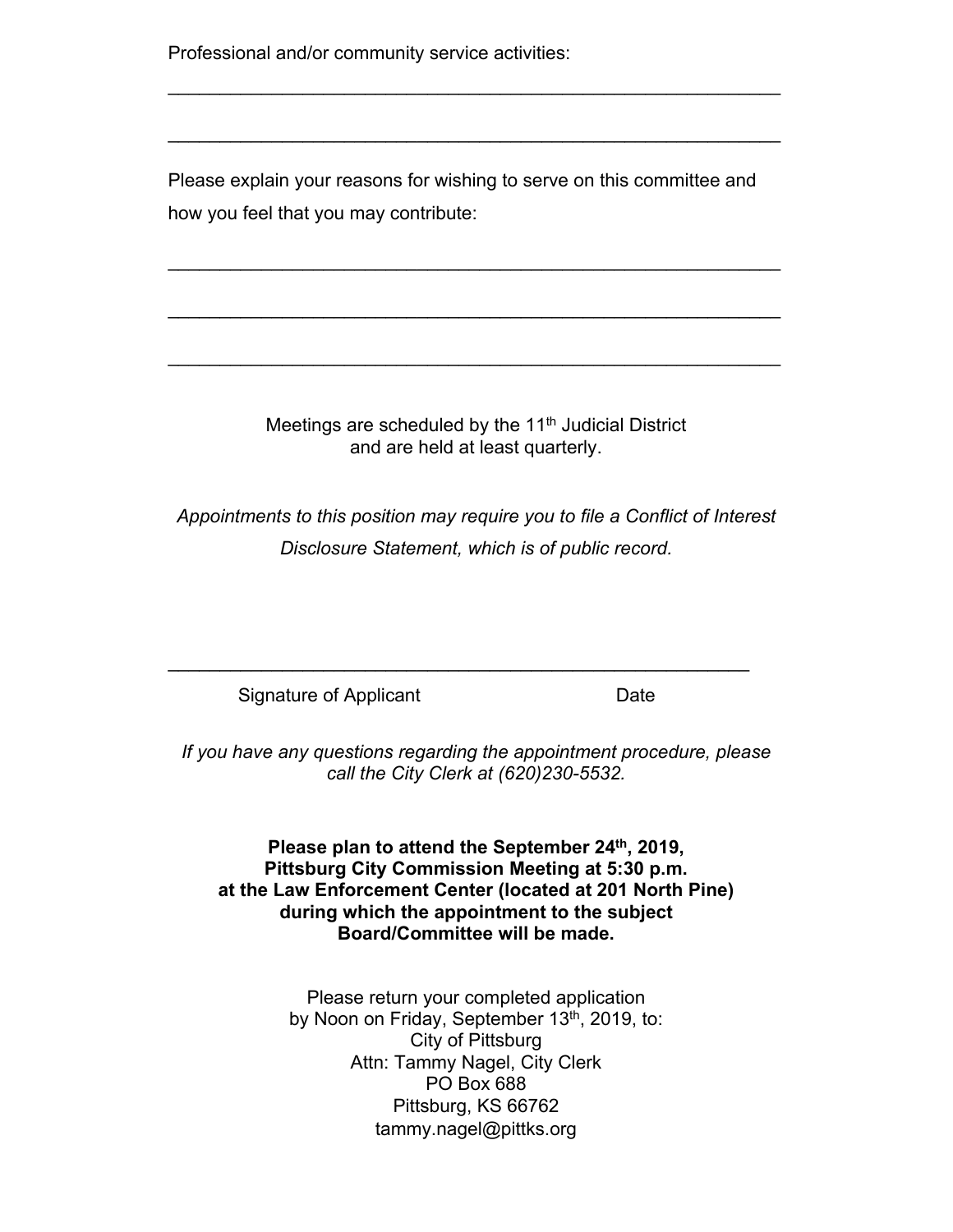# 11<sup>th</sup> JUDICIAL DISTRICT COMMUNITY CORRECTIONS **ADVISORY BOARD BY-LAWS**

#### **ARTICLE I**

#### **NAME**

## Section 1.

The name of this board shall be the Eleventh Judicial District Community Corrections Advisory Board, herein after referred to as the Board.

#### **ARTICLE II**

## **PURPOSE**

## Section 1.

The purpose of the Board shall be to formulate a comprehensive plan for the development, implementation, and operation of community correctional services in Cherokee, Crawford, and Labette counties as mandated by the "Community Corrections Act", K.S.A- 75-5290 et seq.

#### **MEETINGS**

## Section 1. Regular Meetings

- a. Regular meetings of the Board shall be held on a pre-announced schedule, at least quarterly, at such time and place as the Board shall determine and designate.
- b. All proceedings of the Board and any committee or subcommittee of the Board shall be open to the public in accordance with and subject to the provisions of the "Kansas" Open Meetings Act", K.S.A. 75-4317 -et seq.

#### Section 2. Special Meetings

Special meetings shall be called by the chairperson or by a majority of the members of the Board, in writing, at least three (3) days prior to the date of the special meeting.

#### Section 3. Voting

Each permanent member of the Board shall have one (1) vote. The act of a majority of the Board present at any meeting at which there is a quorum shall be the act of the whole Board except as otherwise provided by these By-Laws. All votes of members of the Board shall be recorded and shall become matters of public record.

## Section 4. Quorum

- a) No official business shall be conducted without a quorum. One half plus one of the currently appointed members of the board shall constitute a quorum.
- b) A quorum may be achieved by proxy when a currently appointed member of the board submits his or her vote via teleconference during the regular meeting and or in writing or by electronic communication devices, when the subject matter to be voted on has been provided or explained in writing, at least 3 days prior to the meeting and that the same explanation or writing has been provided to all board members.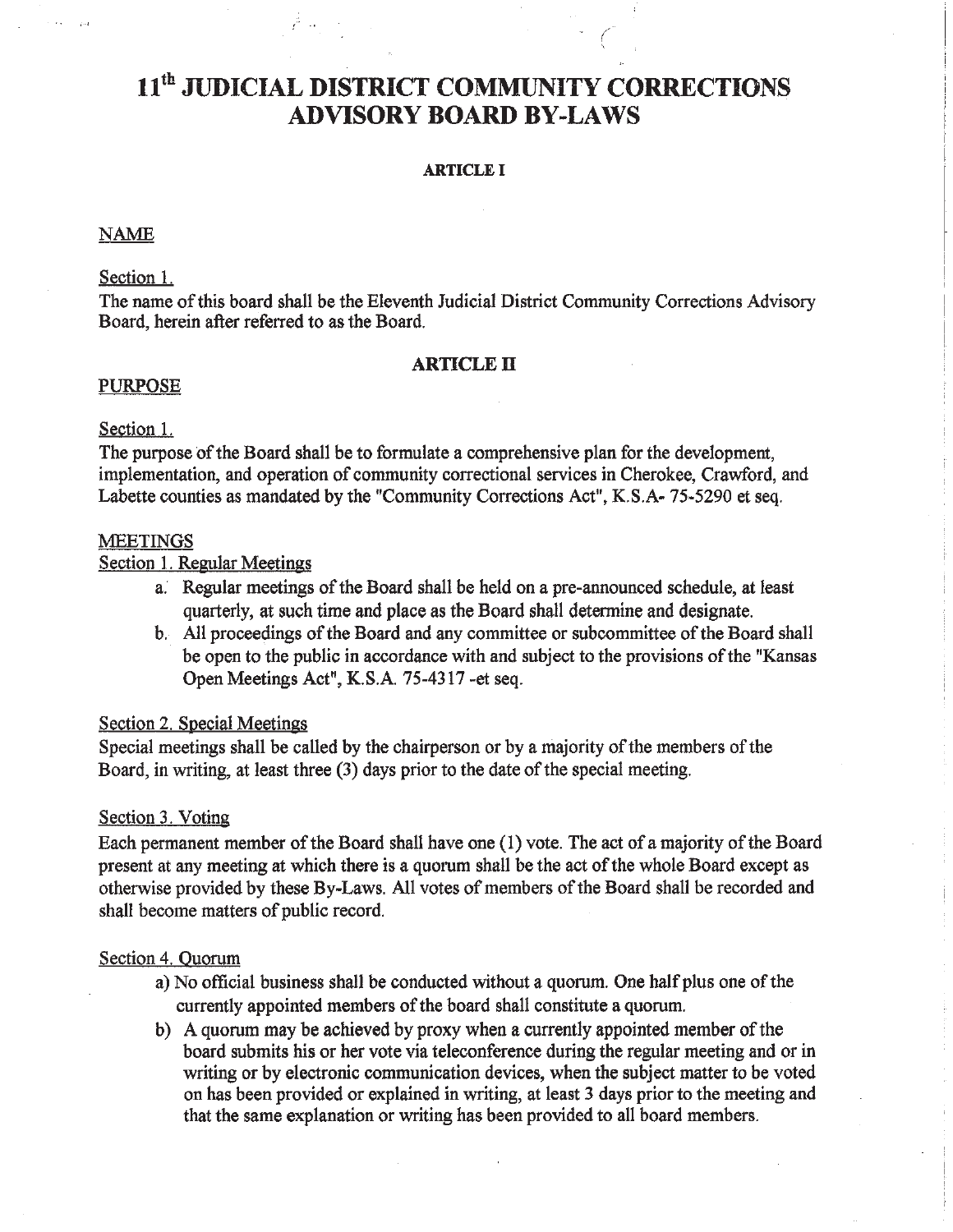#### Section 5. Written Appointment

No designee shall participate as a member unless the designee has been duly appointed in writing in accordance with the "Community Corrections Act".

#### **ARTICLE III**

#### **BOARD COMPOSITION**

#### Section 1. Board Members

The Board shall consist of no less than twelve (12) members who shall be appointed in accordance with K.S.A-75-5297. The Board shall elect its own officers.

#### Section 2. Board Terms

Board members shall serve for terms of two (2) years, as per K.S.A. 75-5298, and shall remain as members until their successors are duly appointed.

## Section 3, Absence

Absences shall be recorded by the Board Secretary. If a member has three (3) consecutive absences, the Chairperson may request the authority who appointed that member to revoke the appointment and to appoint a new member to the Board.

#### Section 4. Compensation

There shall be no compensation to any Board members except for Board approved expenses.

#### Section 5. Resignation

Member resignation from the Board shall be by written letter submitted to the Board Chairperson.

#### Section 6. Vacancies

Vacancies of the Board shall be reported to the appropriate appointing authority by the Board Chairperson.

#### **ARTICLE IV**

#### **OFFICERS**

Section 1. Elected Officers The elected officers of the Board shall consist of, chairperson and vice-chairperson.

## Section 2. Qualification

Elected officers shall be members of the Board.

## Section 3. Term of Office

The term of office for officers shall be two (2) years following their election or until successors are duly elected.